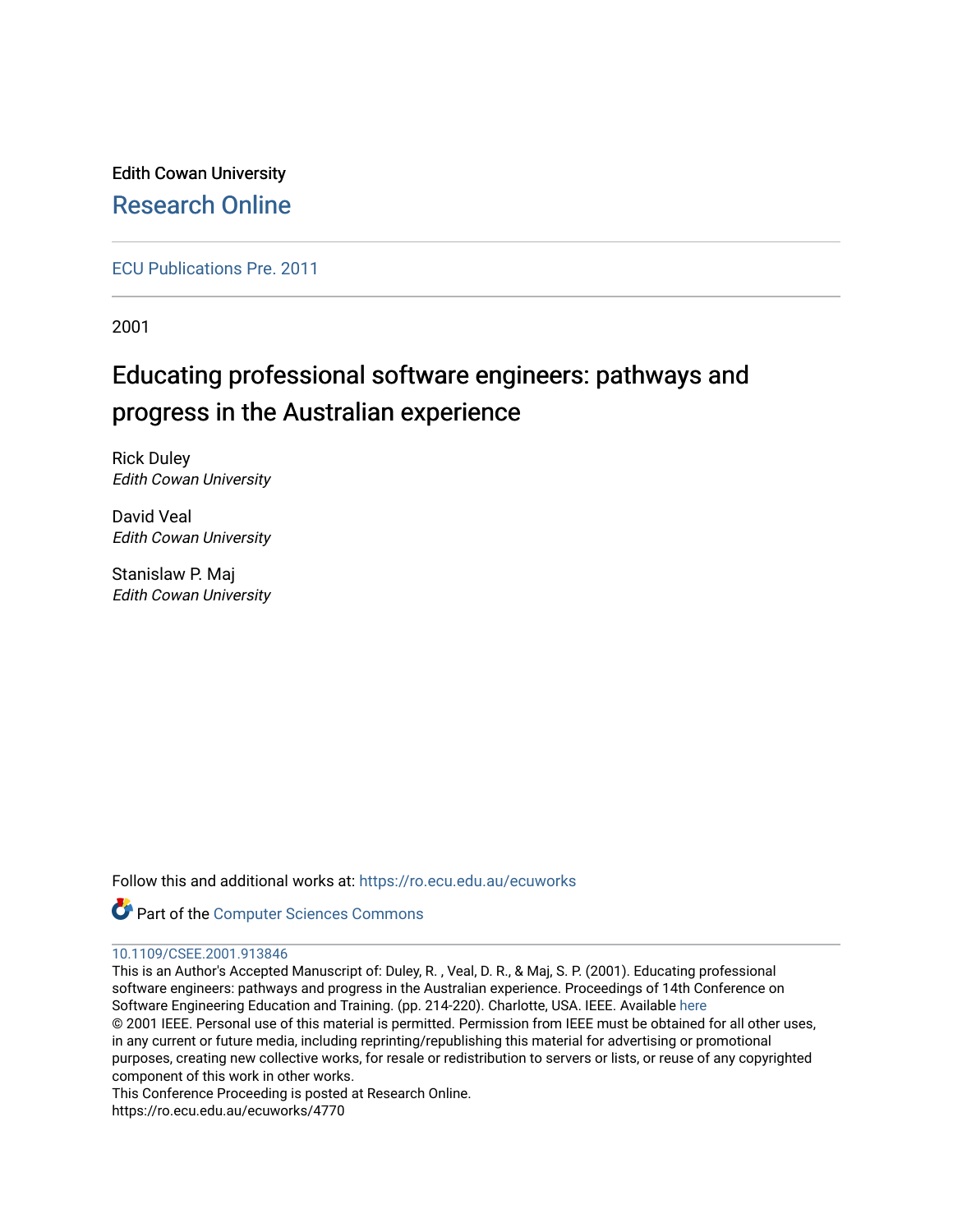# **Educating Professional Software Engineers: Pathways and progress in the Australian experience**

Rick Duley D Veal **S** P Maj

(r.duley, d.veal, p.maj ) @cowan.edu.au Edith Cowan University, Perth, Westem Australia

## **Abstract**

*Australia has seized the international initiative in the recognition of Sofnyare Engineers as professionals, Of the 37 universities in Australia offering undergraduate courses in computing, eleven offer courses in Software Engineering which are accredited by the Institute of Engineers, Australia and which may lead the graduate to membership of the Institute. In this way, the Institute has plausible claim to being the first national professional engineering body in the world to have accredited four-year undergraduate sofrwure engineering degrees as professional qualifications.* 

*This paper traces the development of the relationship between the Institute of Engineers and the computing industry and looks at the changes this relationship has wrought in the content and emphasis of tertiary software engineering education.* 

#### **1 Pathways**

#### **1.1 Beginnings**

For more than fifteen years, the Institute of Engineers, Australia, (IEAust) has shown interest in the evolution of the software industry. IEAust's Working Party on Software Engineering reported in May 1985 with the conclusion that:

*"...at that time, 'software engineering' was more correctly characterised as a specialist activity within the computer field than as a new engineering discipline.*" [4, p.3]

Only eleven years later, in 1996, the University of Melboume received IEAust accreditation for its baccalaureate of Engineering in Software Engineering (the first in Australia to do so). By 1999 eleven of the 37 universities in Australia offering undergraduate computing degrees were offering software engineering degrees under the auspices of IEAust.

*"A further fifteen or* 'so *accredited professional engineering degree programs have suficient software content and coverage of computing topics to prepare graduates for careers in software engineering, provided that they select the appropriate alternatives. Many of these courses are accredited by the Australian-Computer Sociery as well as IEAust.* " [4, p.51

In this way, IEAust has plausible claim to being the first national professional engineering body in the world to have accredited four-year undergraduate software engineering degrees as fully professional qualifications. (In the UK, graduates of accredited courses may, through the British Computer Society, become Chartered Engineers **[8,** p.2641 but the Department of Trade and Industry has expressed some opposition to their being registered as engineers [9, p.251)

**0-7695-1059-0/01 \$0.00** *0* **2001 IEEE 213**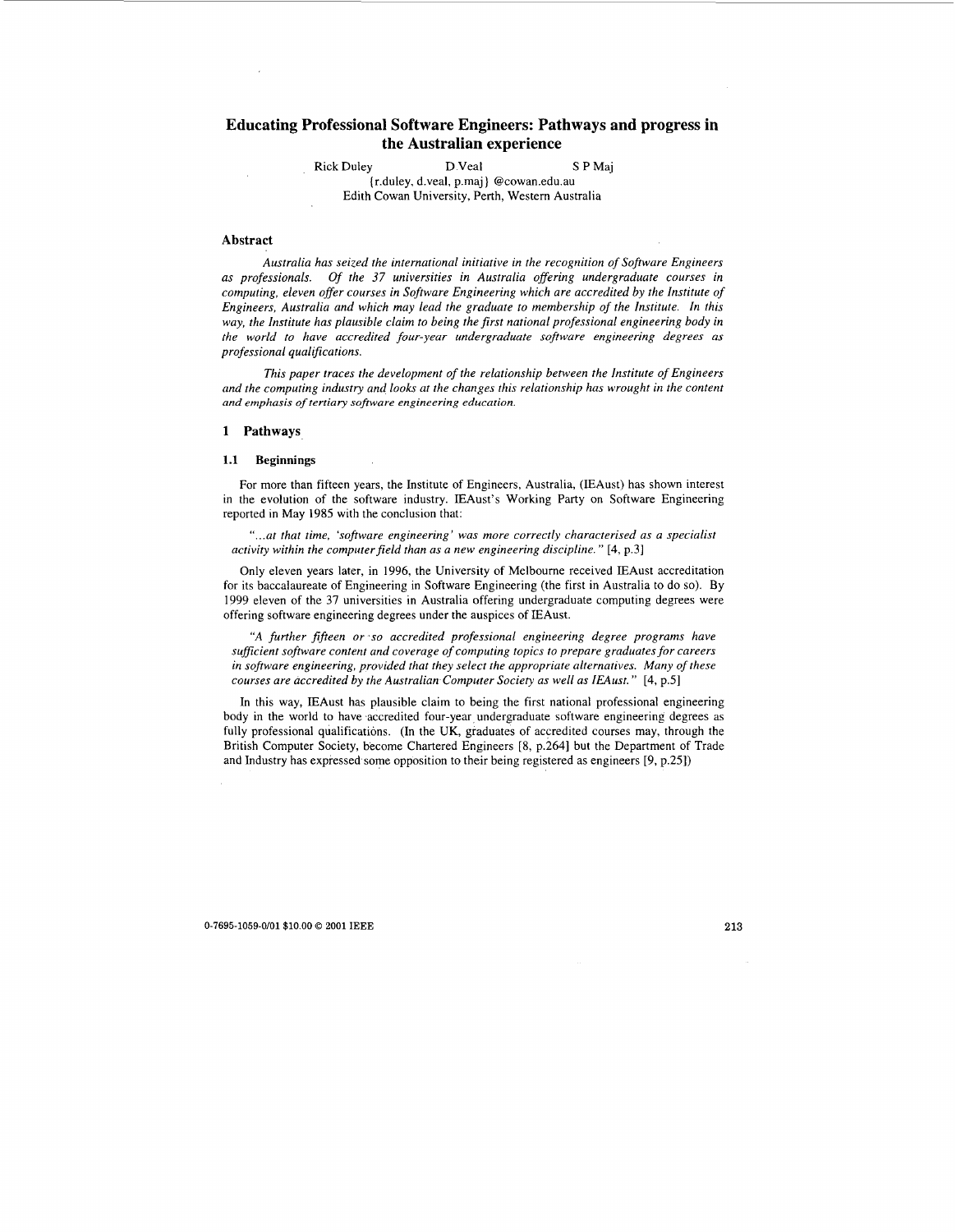#### 1.1.1 Enter the ACS

Pre-existing Australian state-based computer societies merged in 1966 to form the Australian Computer Society (ACS) with a mission to advance professional excellence in information technology [I]. After some years of enquiry, the ACS launched, in 1996, a concerted effort to gain the recognition of the Australian Council of Professions (the governing body of the governing bodies of professional societies in Australia) as a fully-fledged professional organisation. IEAust was approached by the ACS to assist in this push, and, after a period of restructuring and reformation during 1996-98, the ACS received recognition in 1999. Currently, IEAust and the ACS are working towards a formal agreement which will result in a Joint Board on Software Engineering which will have oversight of accreditation standards and procedures, examination and registration of the Professional Software Engineer (PSE).

#### **1.2 Educating the PSE**

Traditionally, undergraduate computer courses in Australia have fallen under one of three headings: Computer Science, Information Systems (or Information Technology) and Computer Systems Engineering. Software engineering, it is well known, fits none of these categories.

"...it became increasingly apparent to us and to others that the goals of software *engineering and computer science, while similar, are distinct.* " *[7,* p.2881

This difference is echoed by IEAust:

*"It is generally accepted that computer science is the predominant underlying discipline on which software engineering is based; however, software engineering has different goals to computer science (viz. learning in order to build, rather than building in order to learn).* [4, p.2]

Furthermore, it is long recognised that the education of practitioners in the emerging field of software engineering would require **a** different approach to that traditionally applied to computer science.

*"Since software engineers work in a product-orientedfield, they require a different kind of education than that typically provided by research-oriented computer science departments."*   $[2, p.595]$ 

In the first place, undergraduate science courses in Australia are of three years duration. Whether or not the bases of software engineering could be transmitted within that timespan was one of the first questions which begged an answer especially when the normal extent of an undergraduate engineering course is four years.

*"The cruel face of reality commands us to implement such an integrated programme over*  [three years], *and* so *we have to make many compromises to the ideal. We believe it is possible to accomplish these compromises so that the result is clearly a degree with an engineering rather than a science emphasis.* ... *Thus our curriculum is focussed on educating software engineers through a mixture of Computer Science fundamentals, controlled Software Engineering practice in project units, and uncontrolled commercial experience through our cooperative programme (which incidentally adds an extra year to the degree, which consists of three academic years and one year of cooperative 'industry based learning'.* " *[3,* pp.106- **71**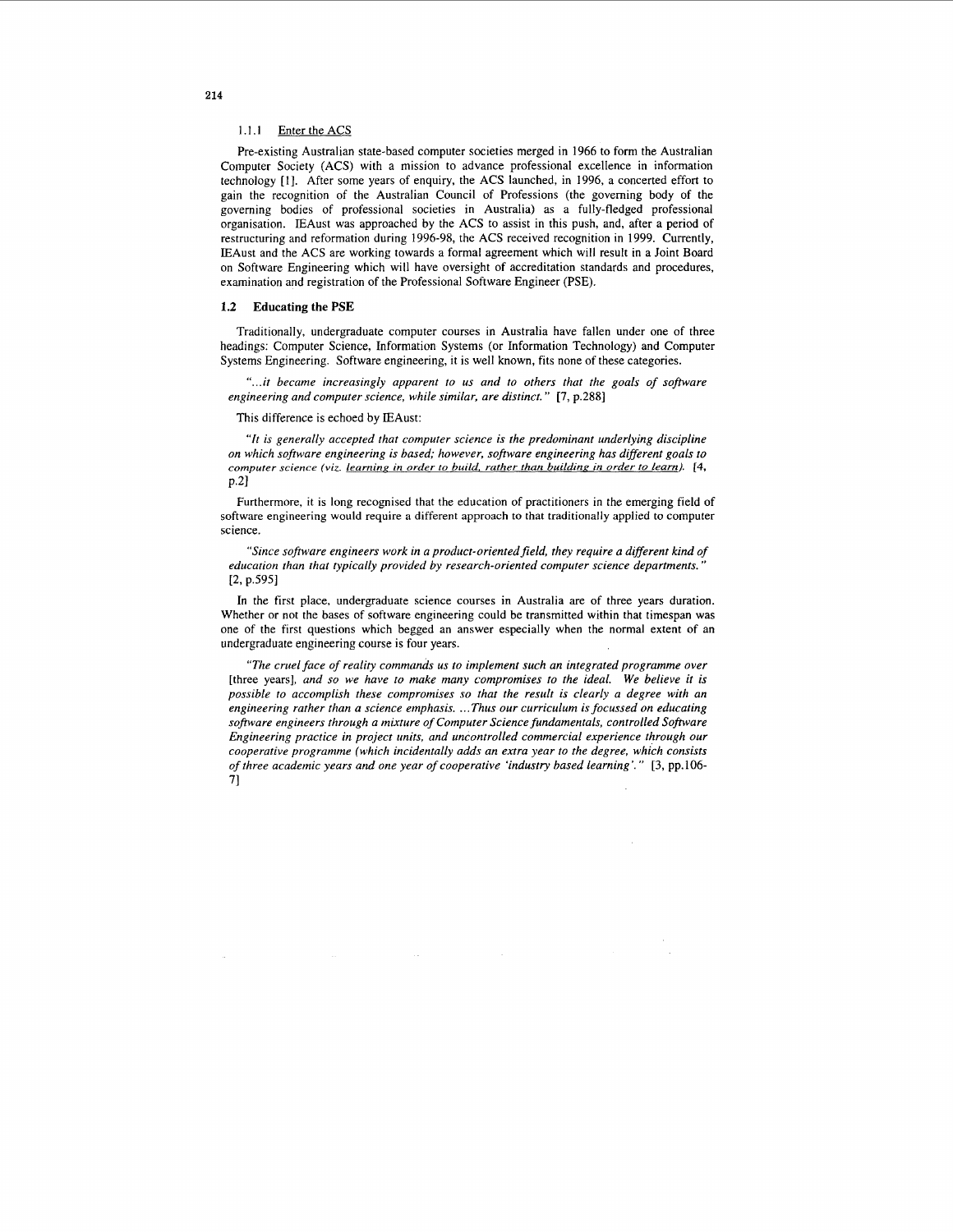<span id="page-3-0"></span>This extension of the course, common among the eleven IEAust accredited courses, still leaves the academic duration of the course short in comparison to the normal engineering undergraduate course. (For example, the Mechanical Engineering undergraduate course at the University of Western Australia is of four years duration including only twelve weeks of practical work experience.)

## **2 Progress**

Juggling the concurrent requirements **of** duration and content has required a reshaping of the SE curricula. It is this

**Table 1** : **Courses Used for Comparison** 

| <b>Courses Used for Comparison</b> |               |               |  |  |
|------------------------------------|---------------|---------------|--|--|
| University                         | CS            | SE            |  |  |
| 0                                  | ВIТ           | <b>BSE</b>    |  |  |
|                                    | BSc(CS)       | BE(SE)        |  |  |
| 2                                  | BIT           | BE(SE)        |  |  |
| 3                                  | <b>BCS</b>    | BCSE(SE)      |  |  |
| 4                                  | <b>BIS</b>    | BE(SE)        |  |  |
| 5                                  | <b>BCS</b>    | <b>BSE</b>    |  |  |
| 6                                  | BSc(CS)       | BE(SE)        |  |  |
| 7                                  | <b>BCS</b>    | BE(S)         |  |  |
| 8                                  | BApp.Sci.(CS) | BApp.Sci.(SE) |  |  |
| 9                                  | BIT           | <b>BSE</b>    |  |  |
| 10                                 | BSc(CS)       | BE(SE)        |  |  |

**Table 2** : **Knowledge Area Comparison** 

| <b>Knowledge Area Comparison</b>                   |              |                  |               |  |
|----------------------------------------------------|--------------|------------------|---------------|--|
| <b>Topic</b>                                       | <b>CC'91</b> | CC <sub>01</sub> | <b>IEAust</b> |  |
| Algorithms                                         |              |                  |               |  |
| Architecture                                       |              |                  |               |  |
| Artificial Intelligence                            | ◡            | ✓                | v             |  |
| Computational Science                              |              |                  |               |  |
| <b>Consumer Computing</b>                          |              |                  | ✔             |  |
| Data Structures                                    | v            | ✔                | ◡             |  |
| Database & Information Retrieval                   | پ            |                  |               |  |
| Graphics, Visualization and Multimedia             |              | v                | v             |  |
| Human-Computer Communication                       | ں            | ں                |               |  |
| <b>Information Management</b>                      |              | پ                |               |  |
| Introduction to a Programming Language             | ✔            | ں                |               |  |
| Net-centric Computing                              |              |                  |               |  |
| Numerical & Symbolic Computation                   | v            |                  |               |  |
| <b>Operating Systems</b>                           | پ            | ں                | v             |  |
| Programming Languages                              |              |                  |               |  |
| <b>Requirements Analysis Requirements Analysis</b> |              |                  | ✔             |  |
| <b>Robotics</b>                                    | ں            |                  |               |  |
| SD Process Modeling<br>남주 대학 대회                    |              |                  | ✓             |  |
| Security and Encryption                            |              |                  |               |  |
| Social, Ethical and Professional Issues            | v            | ◡                |               |  |
| <b>Software Engineering Tools</b>                  |              |                  | v.            |  |
| Software Methodology and Engineering               | ✓            | ں                |               |  |
| Software Metrics                                   |              |                  |               |  |
| Software Reliability<br>动物品                        |              |                  |               |  |
| Software Testing                                   |              |                  |               |  |
| Spatial Systems 2009 Proceed of                    |              |                  |               |  |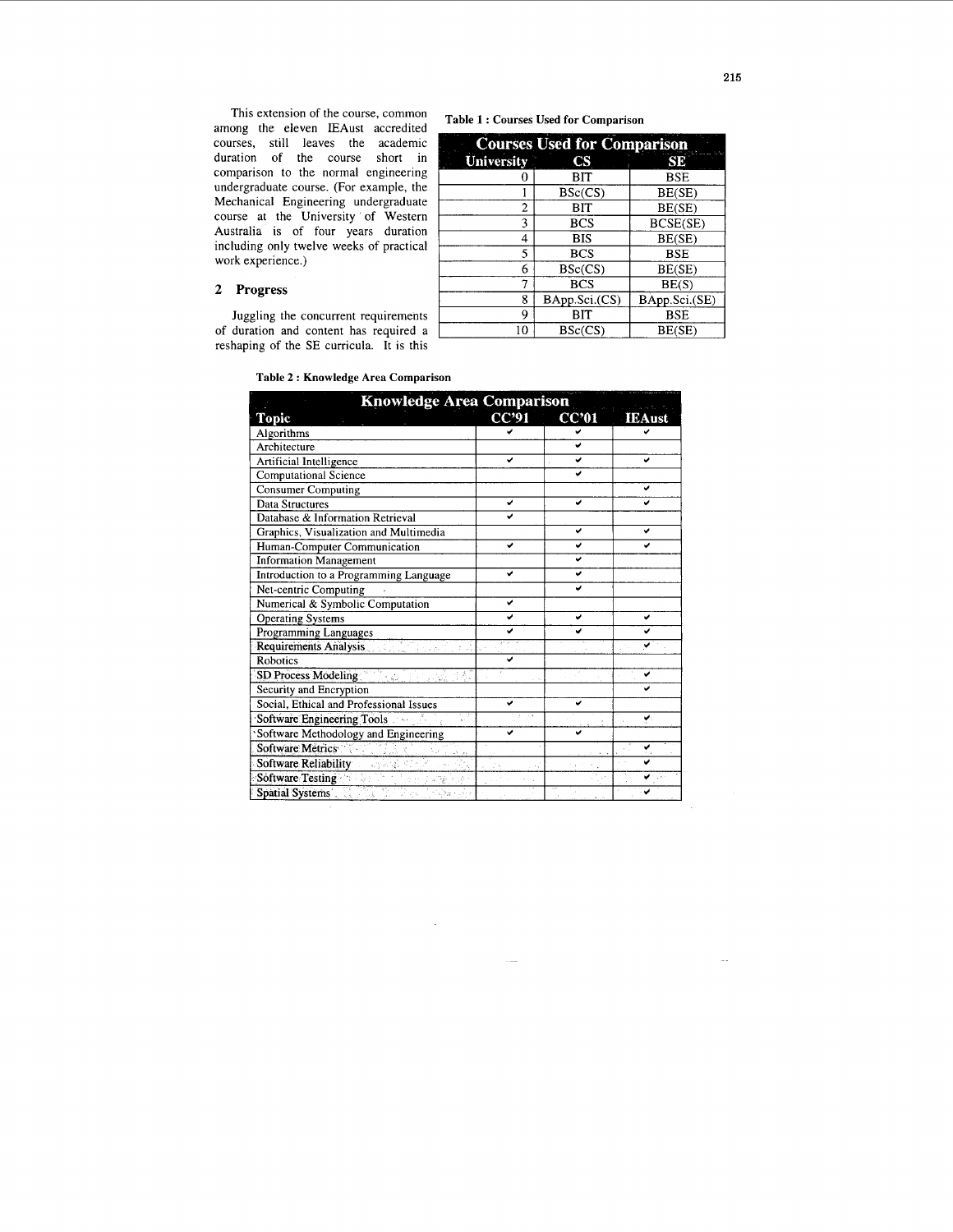curricular restructuring which attracted the attention of the authors who instituted a survey of the universities involved in the education of potential PSEs.

## 2.1 The Survey

Curricula were gathered from all eleven universities offering IEAust accredited Software Engineering (SE) undergraduate degrees.

Note: for the purposes of this paper the universities studied are only referred to by number (0 .. 10) and no particular positional inference should be taken.

As well as the curriculum for the SE degree, the curriculum for another, related, undergraduate computing degree was obtained from each university in the study. Selected courses for each university are shown in Table 1. To avoid exacerbating any divergence between the degrees offered by any one university, the authors selected for each non-SE (loosely termed Computer Science (CS)) degree an SE major where available.

Three major curricular outlines were chosen for purposes of comparison:

- $1.$ Curriculum 2001 (CC'01): details from the March 6, 2000 draft version [6]
- $2.$ Curriculum 1991 (CC'91): details from the

Table 3: Introductory Languages

| <b>Introductory Languages</b> |                        |         |  |  |  |
|-------------------------------|------------------------|---------|--|--|--|
| <b>University</b>             | $\overline{\text{CS}}$ | SE      |  |  |  |
|                               | Eiffel                 | Eiffel  |  |  |  |
|                               | Java                   | Java    |  |  |  |
| 2                             | Java                   | Java    |  |  |  |
| 3                             | $C++$                  | $C++$   |  |  |  |
| 4                             |                        | Haskell |  |  |  |
| 5                             |                        | $C++$   |  |  |  |
| 6                             | Java                   | Java    |  |  |  |
| 7                             | Java                   | Java    |  |  |  |
| 8                             | Java                   | C       |  |  |  |
| 9                             | Java                   | Java    |  |  |  |
| 10                            | Eiffel                 | Eiffel  |  |  |  |

**Compliance with IEAust Requirements for** Programming Fundamentals



Figure 1 : IEAust Compliance - Programming Fundamentals



Figure 2 : IEAust Compliance -Programming Fundamentals - Boxplot

summary published in Communications of the ACM, June 1991 [5]

3. IEAust: Sample course outline details taken from a discussion paper "Software Engineering as a Professional Engineering Discipline" published in March 1999 [4]

Table 2 lists for comparison the Subject (or Knowledge) Areas considered in each document.. (They show the increased emphasis placed on SE by IEAust in that the Knowledge Areas shown in shaded rows could well be placed under the one heading 'Software Methodology and Engineering'. Conversely, Information Management and Net-centric Computing are omitted from the IEAust listing.)

From each pair of university curricula, details were entered in a spreadsheet which permitted direct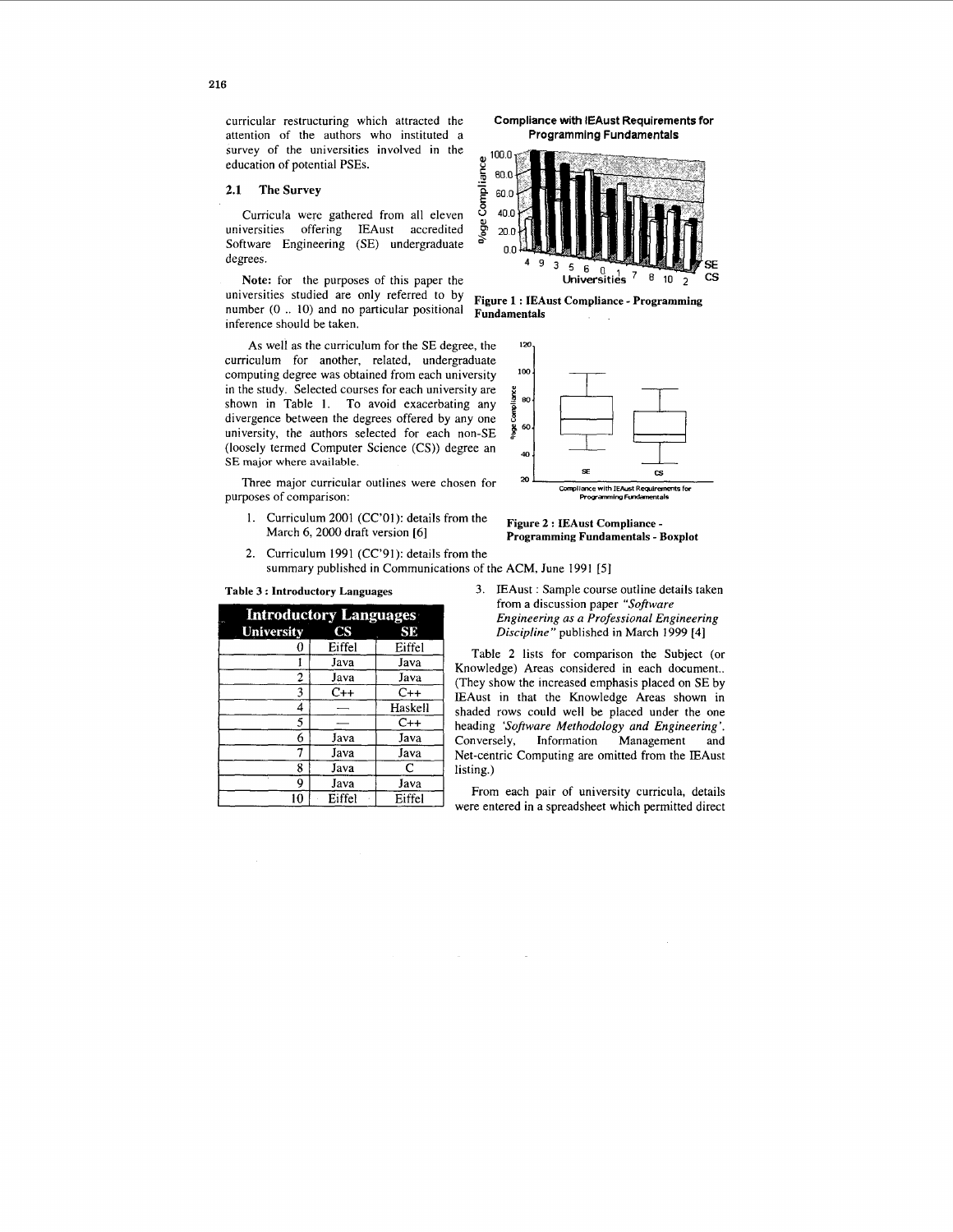<span id="page-5-0"></span>comparison between the individual university curricula and each of the three general curricular comparison between the individual un<br>outlines — CC'91, CC'01 and IEAust.

#### 2.1.1 Limitations

Understanding the results of the survey requires cognisance of some limitations of precision imposed by the nature of this initial survey

#### *2.1 I I Core Units*

In each curriculum, only core units were considered. Universities vary in the degree of latitude allowed students in the matter of electives. It is reasonable to assume that all of the universities provide educational coverage of each of the subject areas through a combination of core and elective units. However, the authors elected to keep to the units a graduate must have taken rather than to speculate on the units a graduate might have taken.

#### *2.1.1* 2 *Course Description*

Unit content, in each case, was judged solely on the Course Description as given at the web-site (or University Handbook). It is accepted that this might not necessarily reflect the totality of the subject matter dealt with in the unit but the authors could, in this study, only operate on the information made available to **a** prospective student.

#### 2 *1.1.3 Terminology*

Terminological differences presented arguably the most difficult aspect of the survey from the authors' point of view

For example, all three curricular outlines were written with procedural high-level languages in mind. Table 3 shows the specified introductory programming languages used in each of the courses studied

Descriptive terminology for Java does not parallel that for procedural languages, so a difficulty arises in defining the point at which *'Abstract Data Types'* might been covered in the Course Description

**As a** further example, a decision had to be made as to whether the sentence *"The subject is dedicated to the introduction of object-oriented programming principles, using the Java programming language"* covers the topic "Fundamental Programming Constructs".



**Figure 3** : **CC'91 Compliance** - **Programming** 



**Fundamentals Fundamentals** - **Boxplot Figure 4** : **CC'91 Compliance** - **Programming**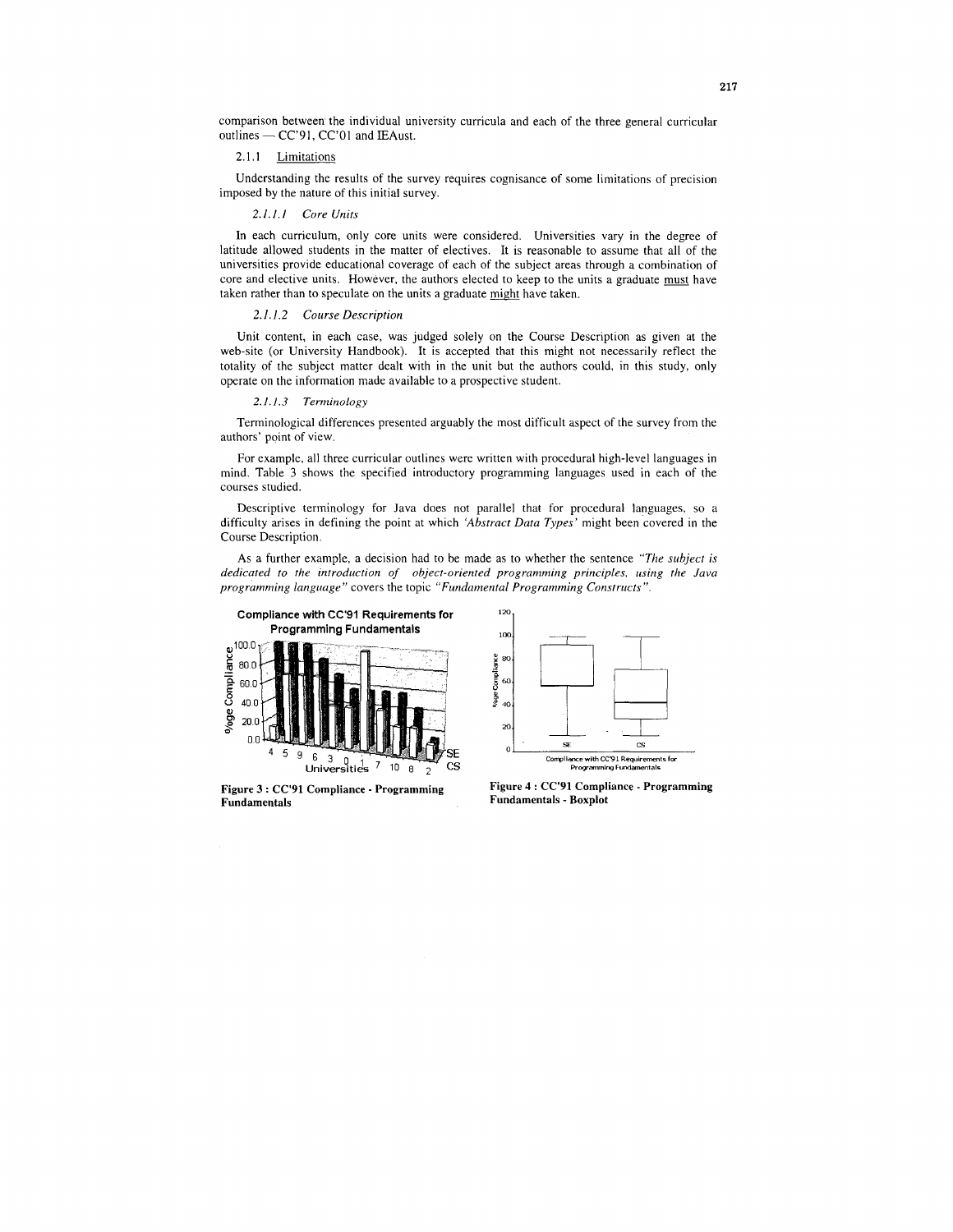### 2.1.1.4 Judgment

<span id="page-6-0"></span>As described in the previous section, much of the interpretation of the raw data had to be based on purely subjective judgment. In accepting this problem, every attempt was made to be consistent throughout even if not pedantically and precisely correct. Given this and the other shortcomings, the results of the survey do not lend themselves to rigorous statistical analysis. However, the authors contend that the results of graphical analysis are valid and give an informative picture of the current situation.

#### $2.2\,$ The Results

#### $2.2.1$ **Programming Fundamentals**

While it is true that SE is not Programming (and that Programming is not SE) it is true that the implementation of a design into code is a fundamental and crucial part of the software lifecycle. For this reason, we might expect that in a degree course which focuses on SE rather than the broader spectrum of CS the curriculum would show an increased emphasis on the programming fundamentals.

Consider Figure 1. Values for the SE degrees are (typically) shown in the rear row

Compliance with CC'91 Requirements for **Algorithms and Complexity** 



Figure 5 : CC'91 Compliance - Algorithms and Complexity

Compliance with CC'91 Requirements for

**Operating Systems** 



Figure 6: CC'91 Compliance - Operating Systems

(darker columns). In all but three cases  $-6$ , 1 and 7 - the values for SE are higher, some  $$ especially 4 — substantially so. Boxplotting the figures (Figure 2) clarifies the shift in emphasis.

Interestingly, when the compliances are graphed against the requirements for Curriculum 1991, the results are even more clear-cut indicating a distinct change in emphasis as the courses



Figure 7 : IEAust Compliance - Software Engineering



Figure 8 : IEAust Compliance - Software **Engineering - Boxplot**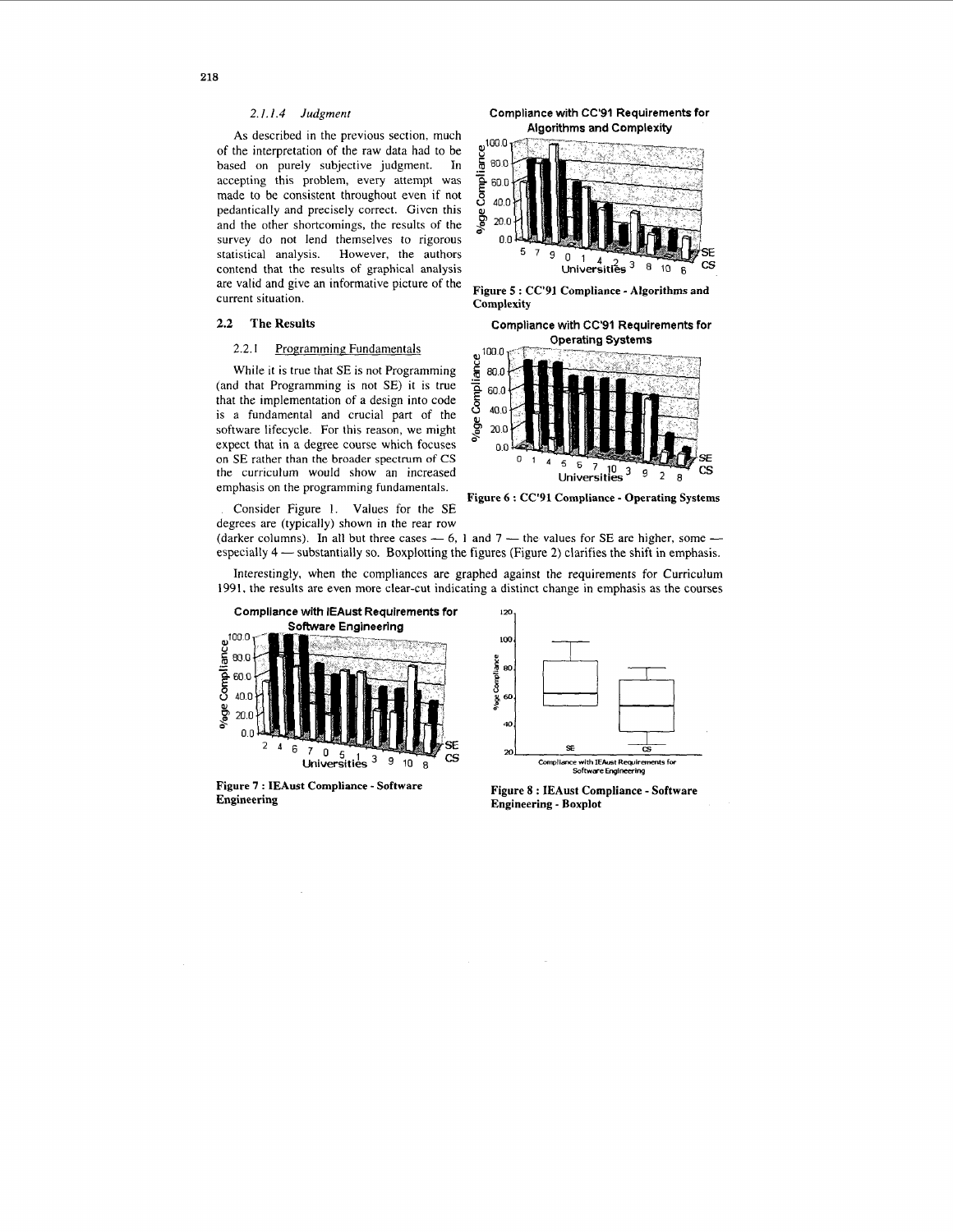focus on Software Engineering [\(Figure 3](#page-5-0) and Figure **4).** University 1's result in [Figure 3](#page-5-0) is an aberration which may be explained by the dropping of one CS unit from the core in favour of an Engineering unit.

#### 2.2.2 Algorithms and Complexity

In alignment with the (CC'OI) Knowledge Unit on Algorithms and Complexity, the IEAust specifications deal only with complexity and computability and the resultant graphical information is simplistic and unenlightening. However, when the raw data is graphed against the requirements for Curriculum 1991 (Figure *5)* it is evident again that some change has occurred. requirements for Curriculum 1991 (Figure 5) it is evident again that some change has occurred.<br>While the coverage of the Knowledge Area given by courses 9, 1 and 3 has dropped, courses 0, 2<br>and 10 now address the topic  $\sim$ profound as that for Programming Fundamentals, it does show that the change in emphasis has an effect.

#### 2.2.3 Operating Systems

A similar situation, applies when considering the subject of Operating Systems but, again, when the raw data is compared to the requirements for Curriculum 1991 (Figure 6) the change in emphasis quite clear. This came as something of a surprise to the authors who expected that Operating Systems, being of a technical nature were more likely to be emphasised in a course of Computer Science than one on Software Engineering. As can be seen, substantial changes in the emphasis on the subject have occurred and now all the universities concemed now deal with the subject and most of them quite.thoroughly.

#### 2.2.4 Software Engineering

It was only to be expected that courses seeking accreditation from EAust would reflect the increased emphasis on Software Engineering revealed in [Table 2.](#page-3-0) This expectation is realised in [Figure](#page-6-0) **7** and [Figure 8.](#page-6-0)

As mentioned above, where applicable the authors selected CS courses with SE majors, and this may be taken to explain the higher than might be expected compliance of the CS courses as shown in the graph. However, despite this, an overall change in emphasis is clearly visible.

#### **2.3 The Conclusions**

IEAust, in initiating the recognition of Software Engineering as a distinct and fully professional engineering discipline, has had a profound effect on relevant tertiary curricula. In every area of knowledge investigated by the authors, SE course content had changed significantly from that previously offered for traditional computer science.

Despite the limitations of the survey conducted by the authors, graphs of data obtained from IEAust accredited university curricula show the core of each SE syllabus placing greater emphasis on the requirements of SE than was previously the case with a CS syllabus. In the view of the authors, this confirms the distinct and individual nature of SE as a discipline in its own right and demonstrates the willingness of tertiary education institutions to respond to the needs of that discipline. Further work is proposed to address the limitations of this preliminary survey.

#### **References**

[1] Australian Computer Society. About the Australian Computer Society [Web Page]. *[2000].*